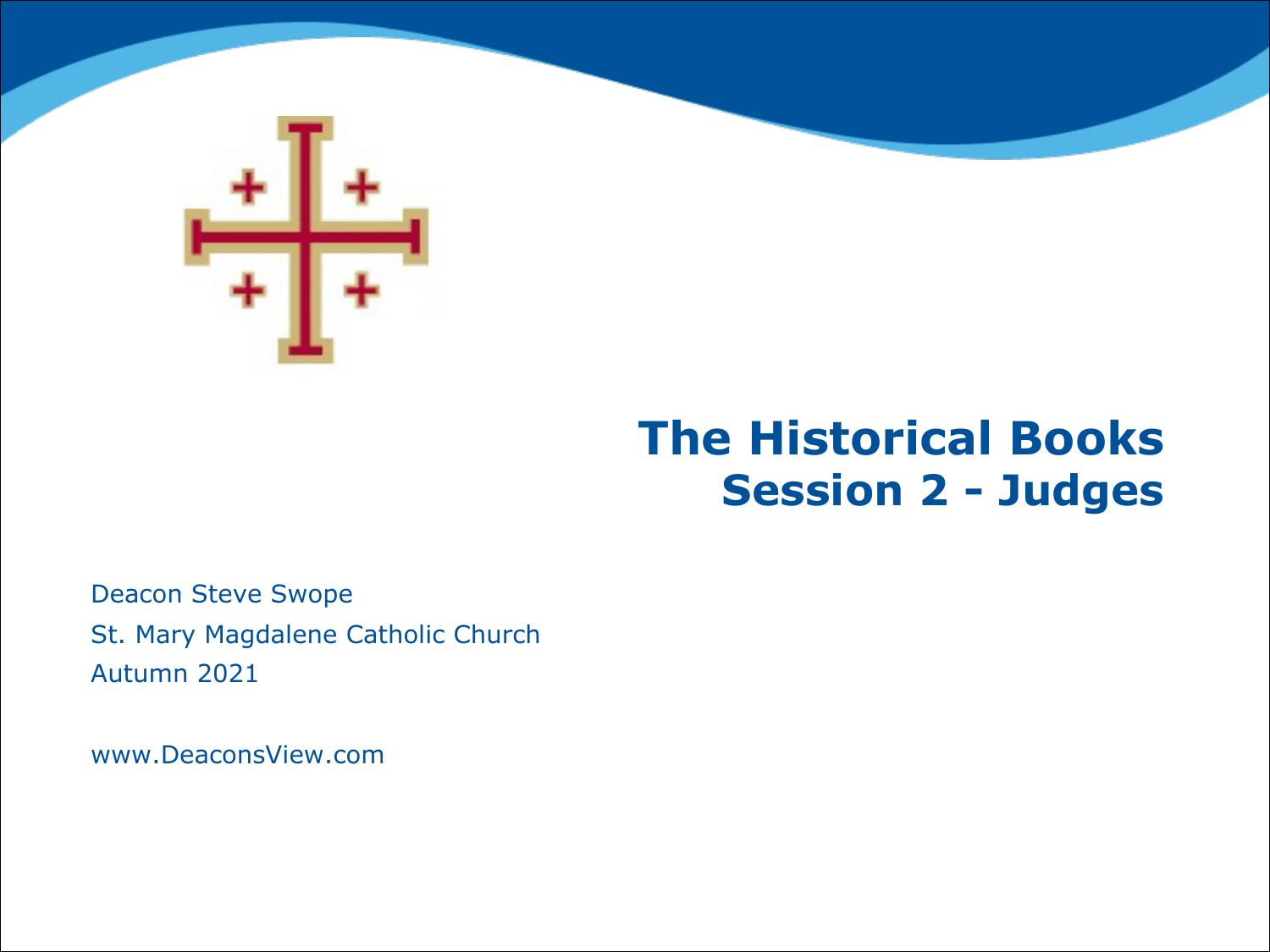# Theme of Judges

- What do you think the overriding theme is
- § Why is this theme important
- § What does it mean in our lives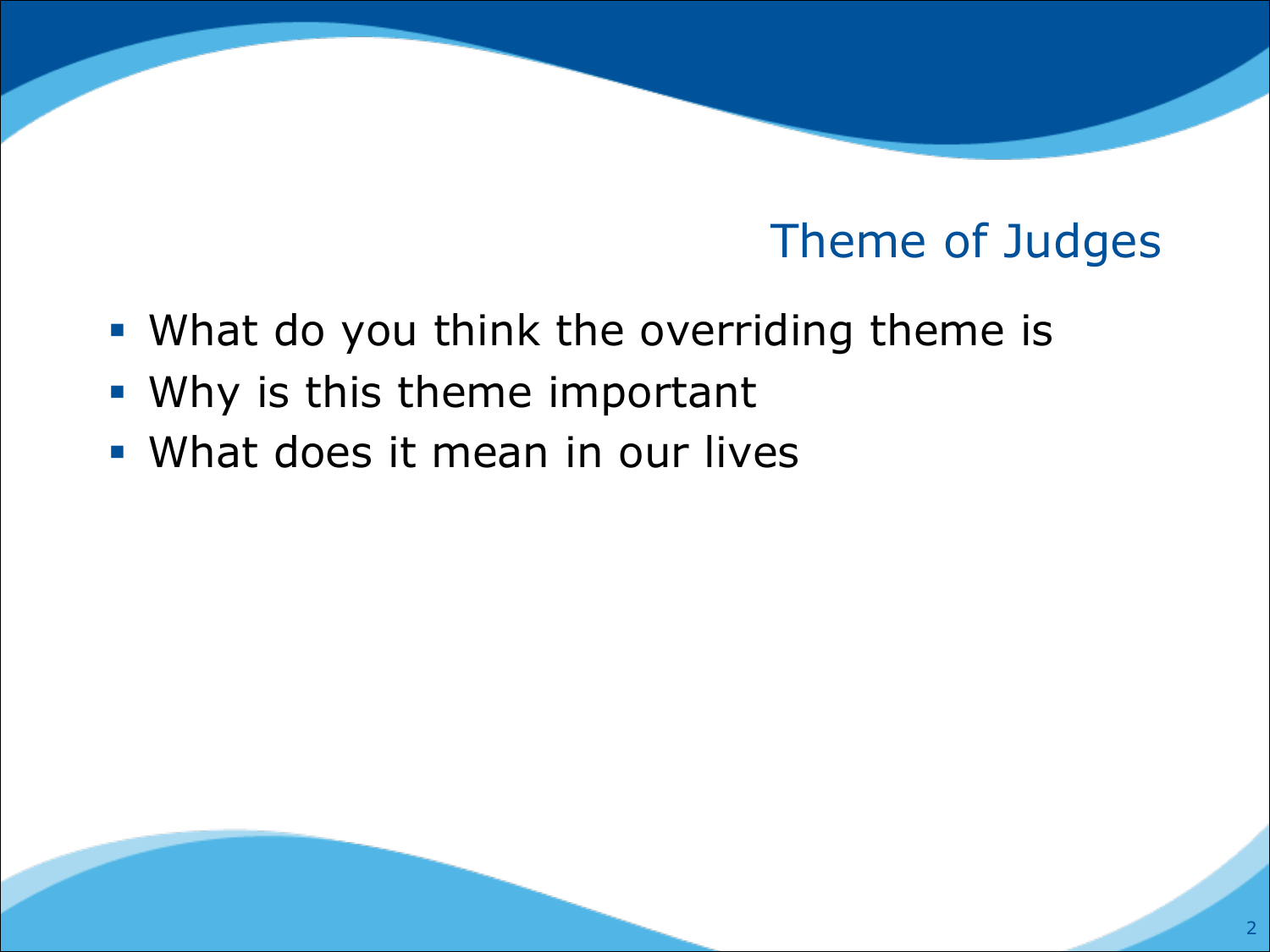- **Introduces us to some of the most colorful** characters in the Bible
	- A decisive woman who leads the people to victory
	- A boy who becomes a mighty warrior
	- A strong man who can destroy a temple with his bare hands
- § These are just a few of the "Judges" of Israel Deborah, Gideon and Samson
- Each were given gifts by God to lead the people and lead they did!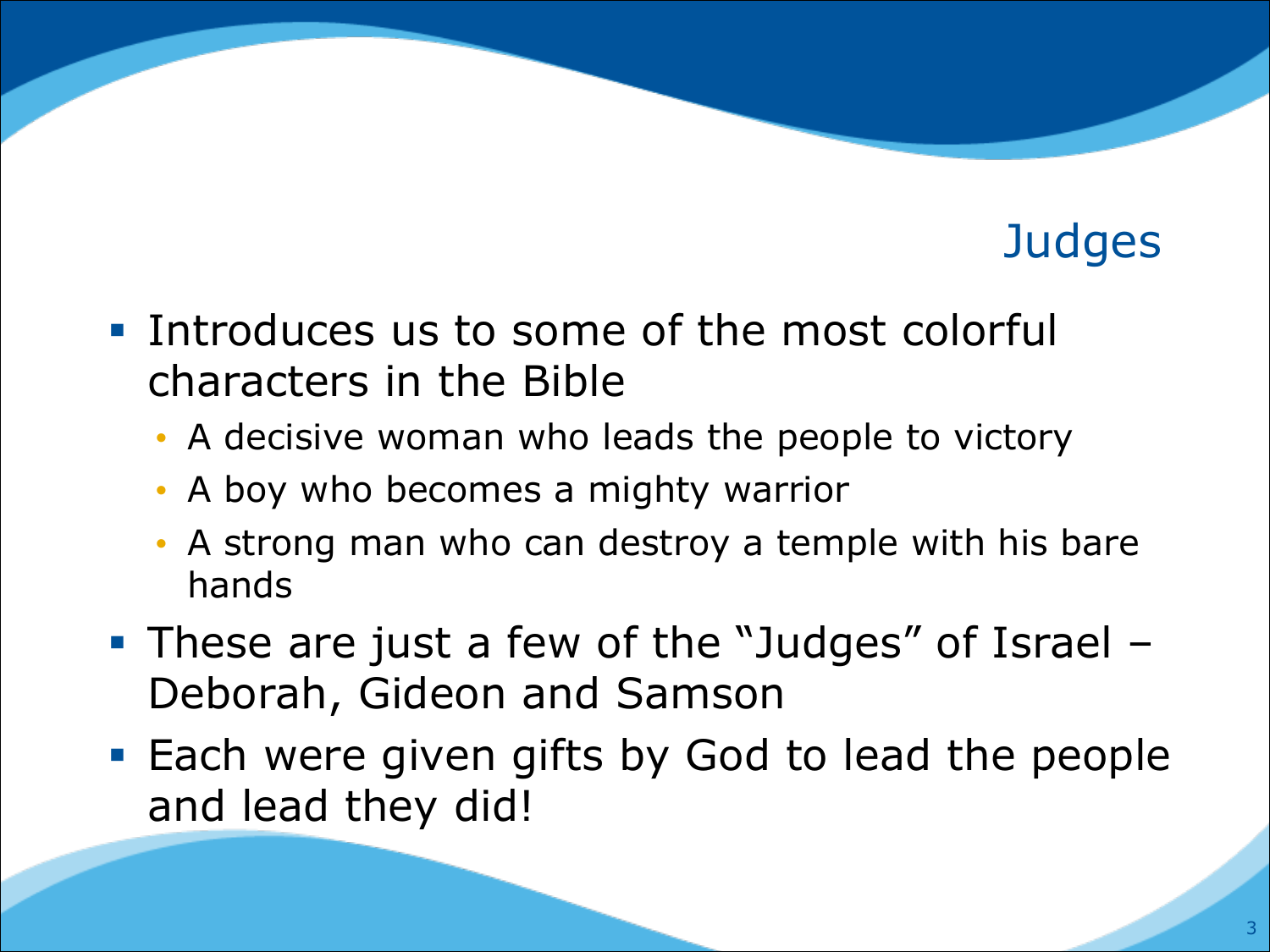- The Judges were not judges in the sense we think of a judge – they didn't operate purely in a juridical sense
- **They were leaders in every sense we can** imagine, and they settled disputes
- They led during a time (about 300 years) when Israel had no earthly King
- They were above all, holy women and men whom God called to lead the people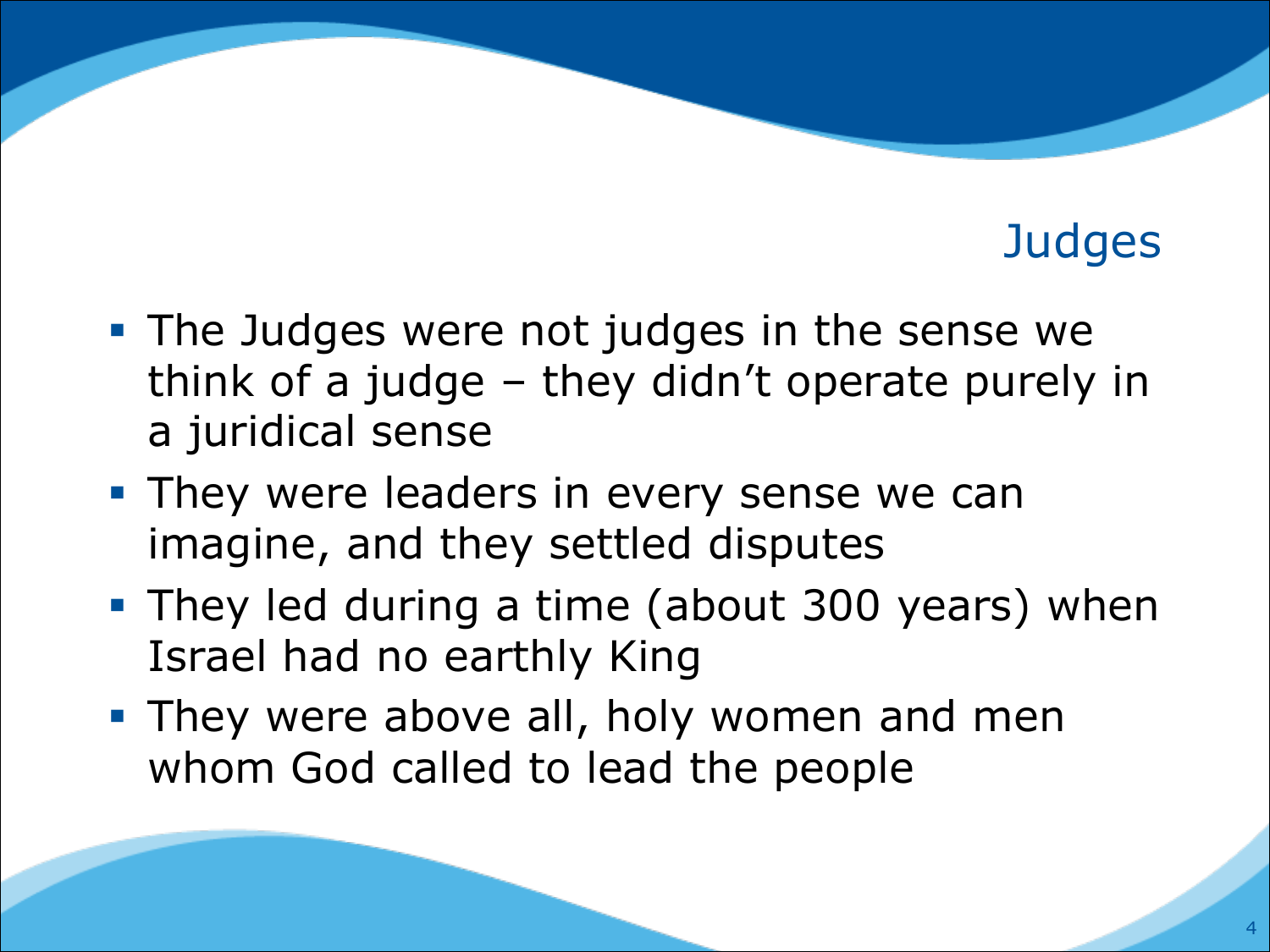- Each of the Judges has something a bit out of balance – something that makes them less than a complete model of faith; no matter how bold or brave they are
- There are exceptions Deborah for instance
	- She speaks for God
	- Her associate Barak is chosen to lead Israel but needs her to win the battle
	- When they win, they sing a song together (Chapter 5) to celebrate the victory  $-$  brought by God (v. 23)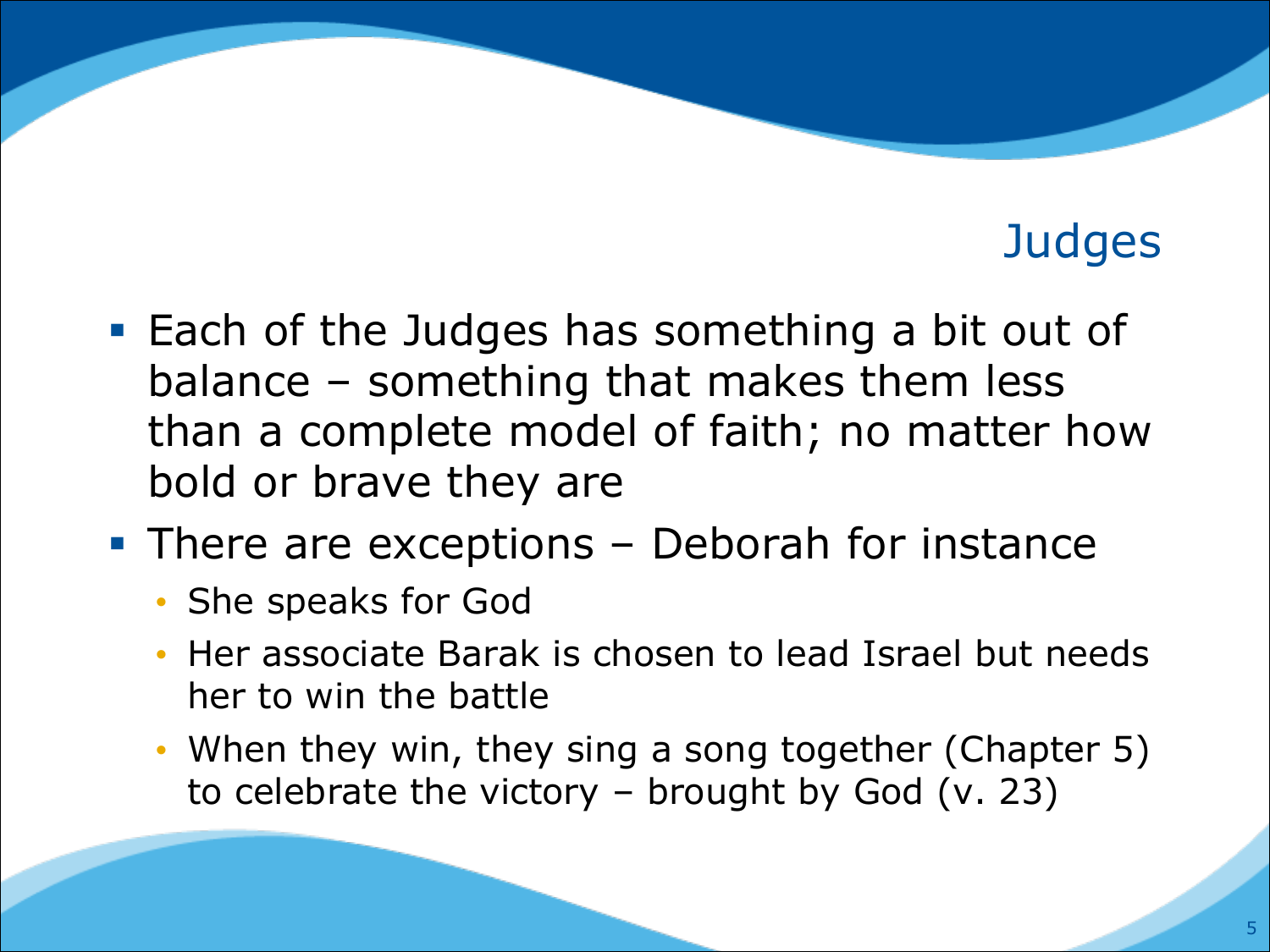- § Notice that when there is a Judge the people try to be faithful but without one, they stray
- § God spoke to Gideon through an angel on the other hand was a great leader but allows success to go to his head
	- He fights Midian but with an army that God reduces  $(7:2-8)$
	- He collects part of the spoils and makes an ephod a vestment - sort of a way to claim credit
	- It helps to lead the people to backslide, once again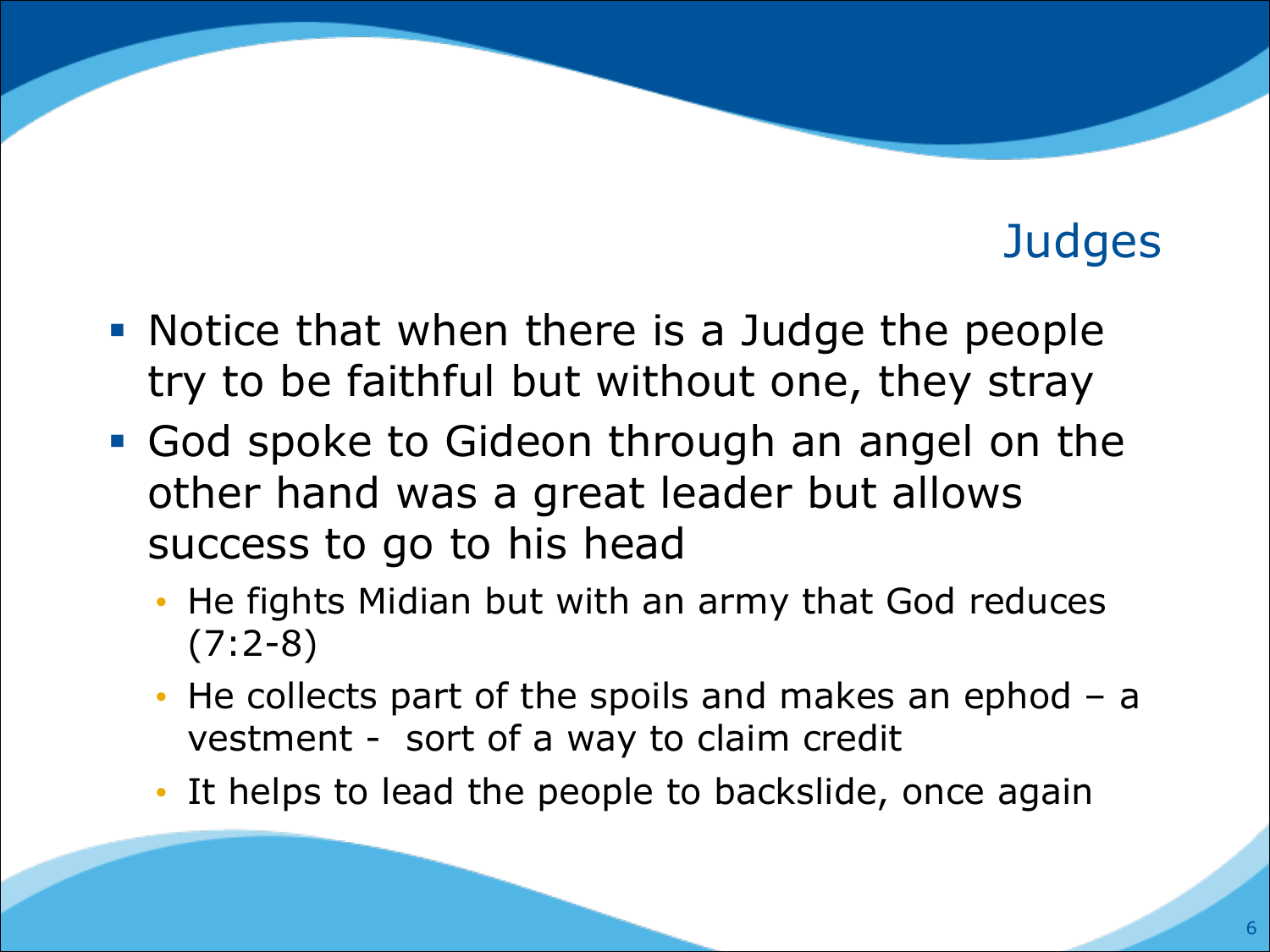- When Gideon dies the country suffers because he gave more attention to himself than to God
- He owed all his success to God but claimed part of it himself
- **The people forget Yahweh and worship Baal**
- Samson is the other great Judge and we probably all know his story, at least the part about his beloved and dangerous Delilah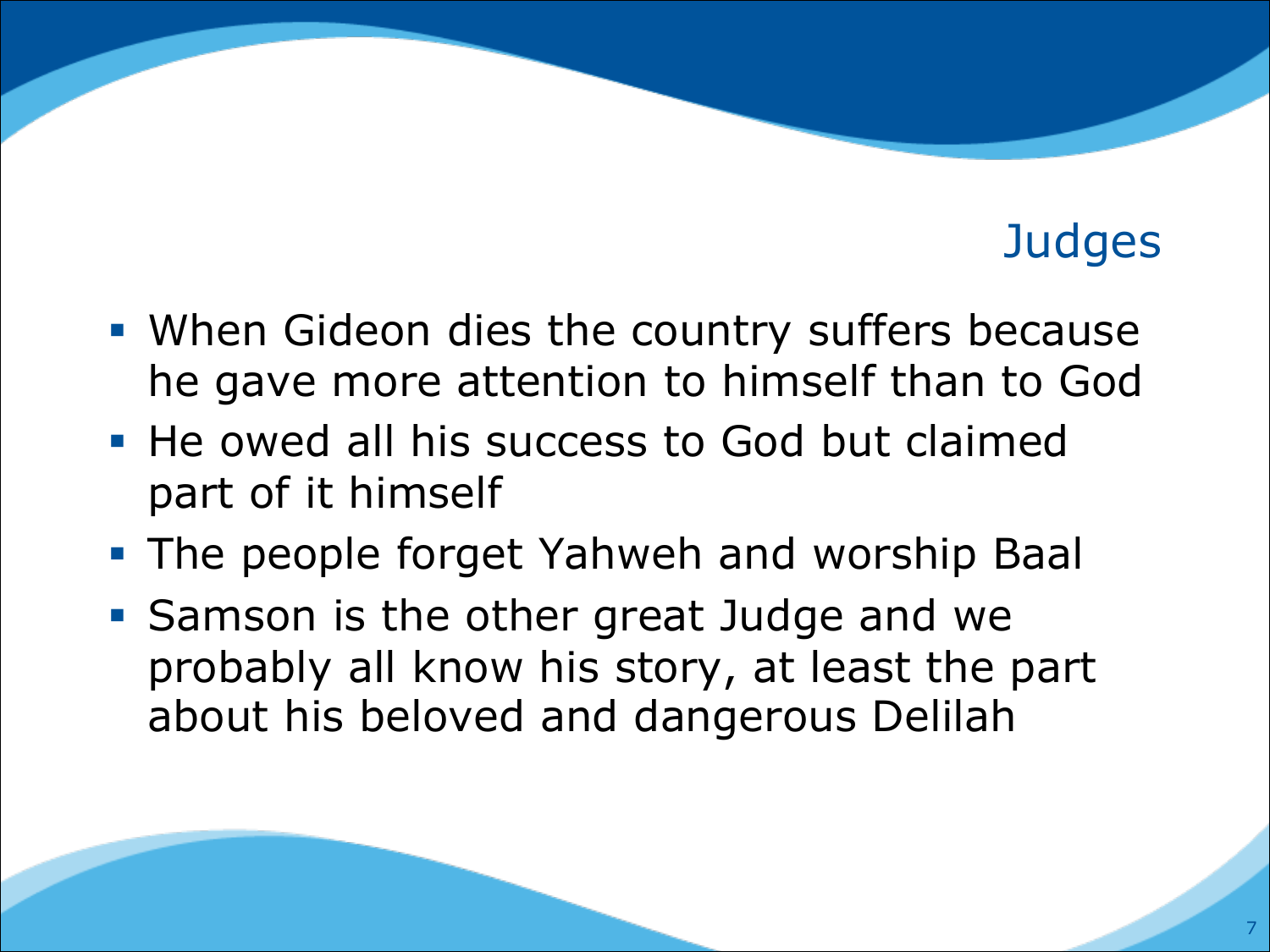- Despite his strength, Samson cannot resist the beautiful distractions in his life – like Delilah
- He finally gives in and tells Delilah the secret of his strength
- Samson only returns his focus to God when disaster strikes
- He has the strength for one last mighty deed but gets himself killed in the process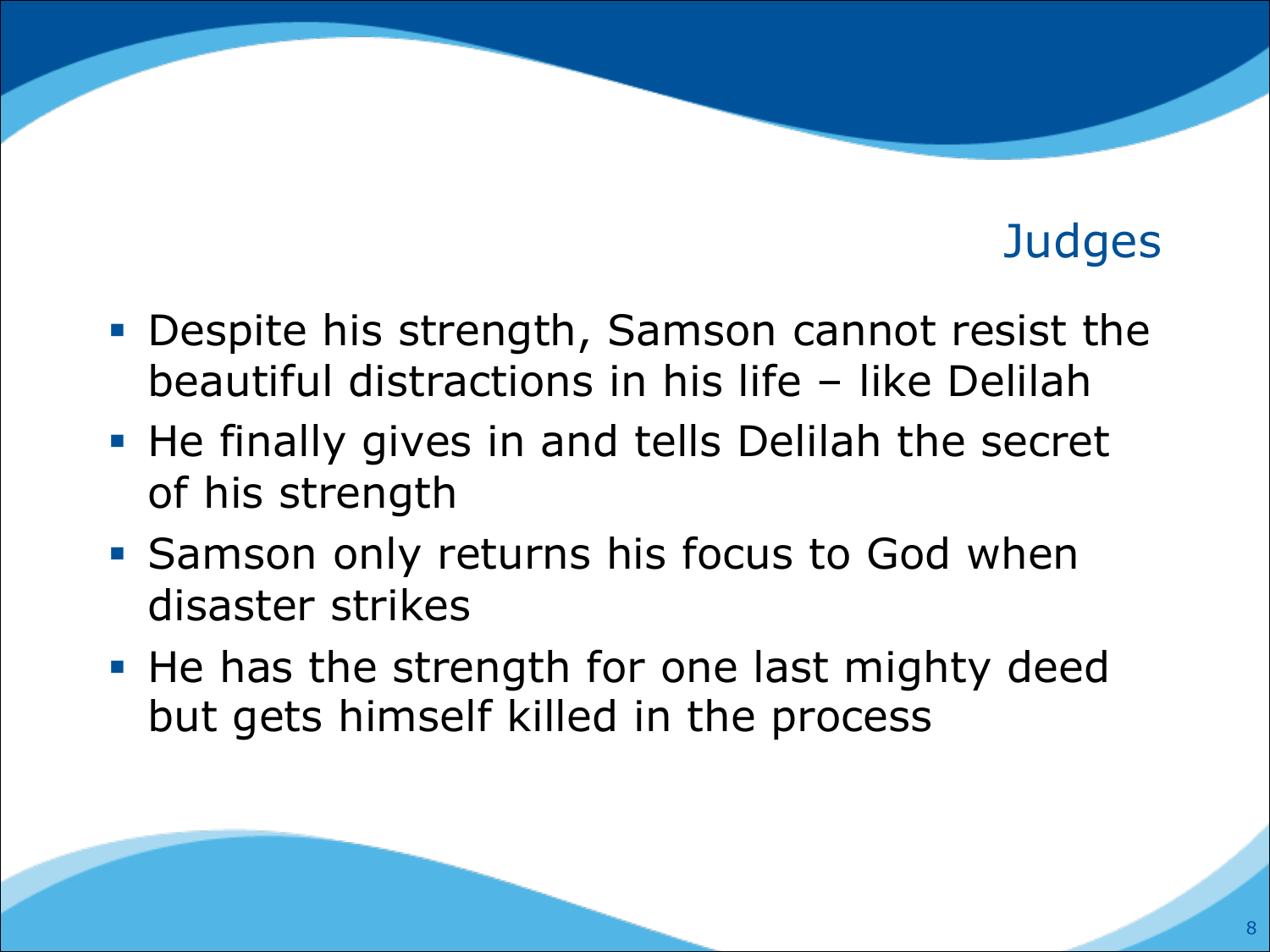- After Samson, things really go downhill for Israel
- Instead of uniting in a common effort against their enemies they end up fighting each other
- **At the end of the book** 
	- They lack leaders and every man does as he pleases
	- They need to learn to focus on God first or else there will be a cycle of death and destruction
	- Their claim on the Promised Land continues to grow weaker – as they separate themselves from God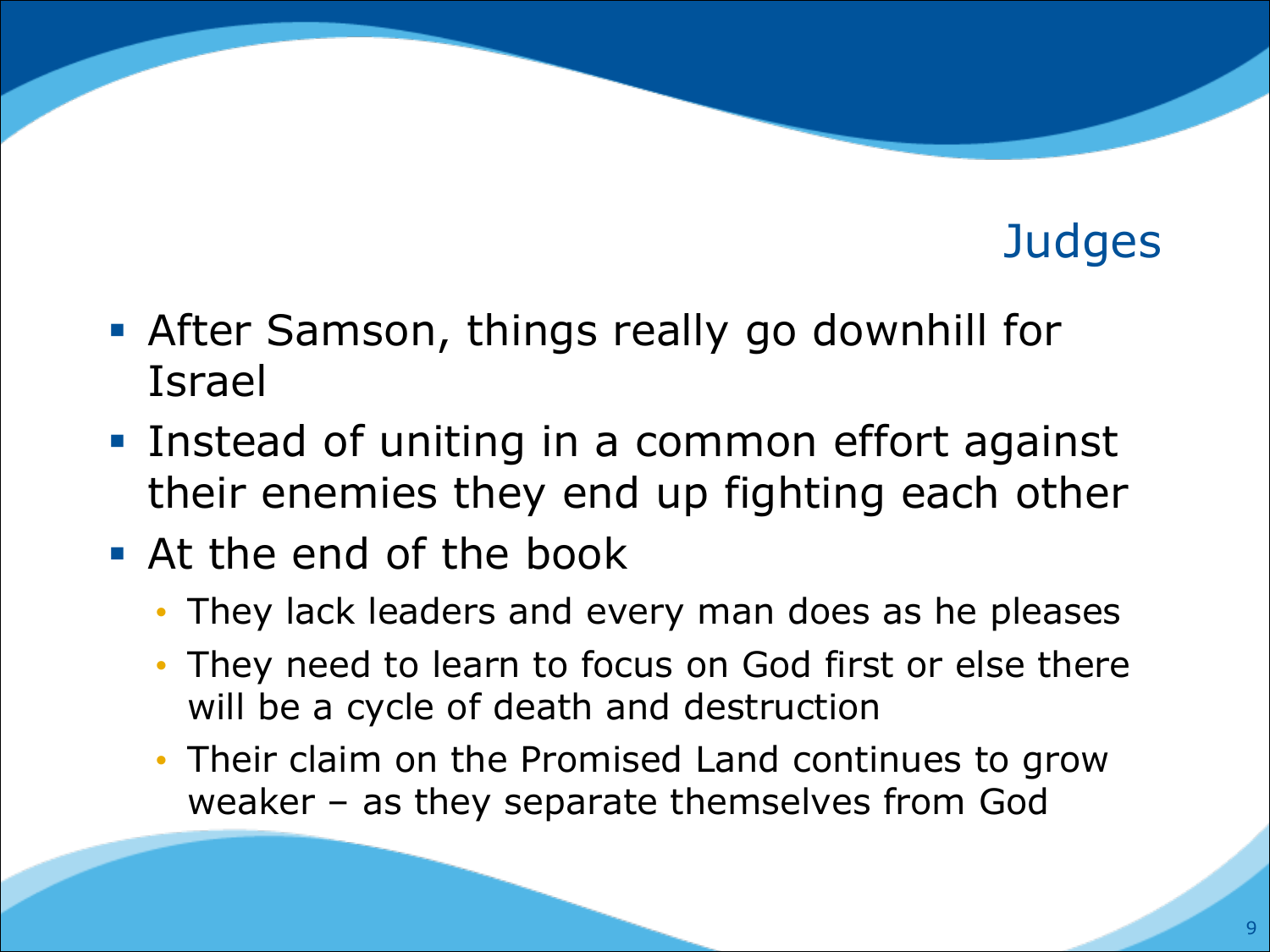#### ■ Judges has 21 chapters

- $\cdot$  1 16 Israel struggles to survive under leaders
	- 3 Othniel and Ehud
	- 4 5 Deborah and Barak
	- 6 8 Gideon
	- 9-10 Abimalech, Tola, Jair
	- 11-12 Jephthah
	- 13-16 Samson
- 17 21 Israel is still in need of a real leader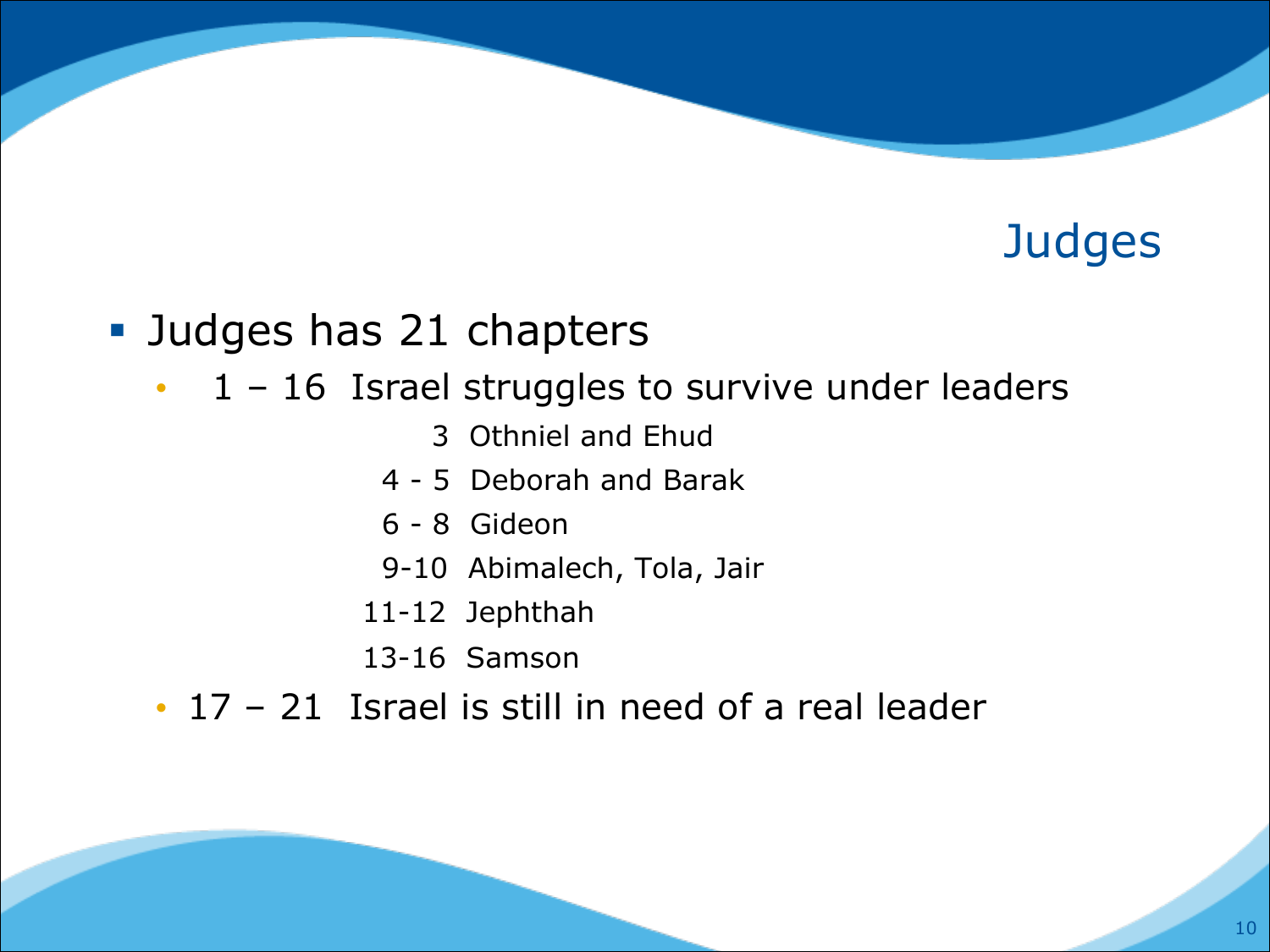- § When does it take place
	- Settlement in Canaan c. 1250 BC
	- Judges defend Israel c. 1250 BC 1050 BC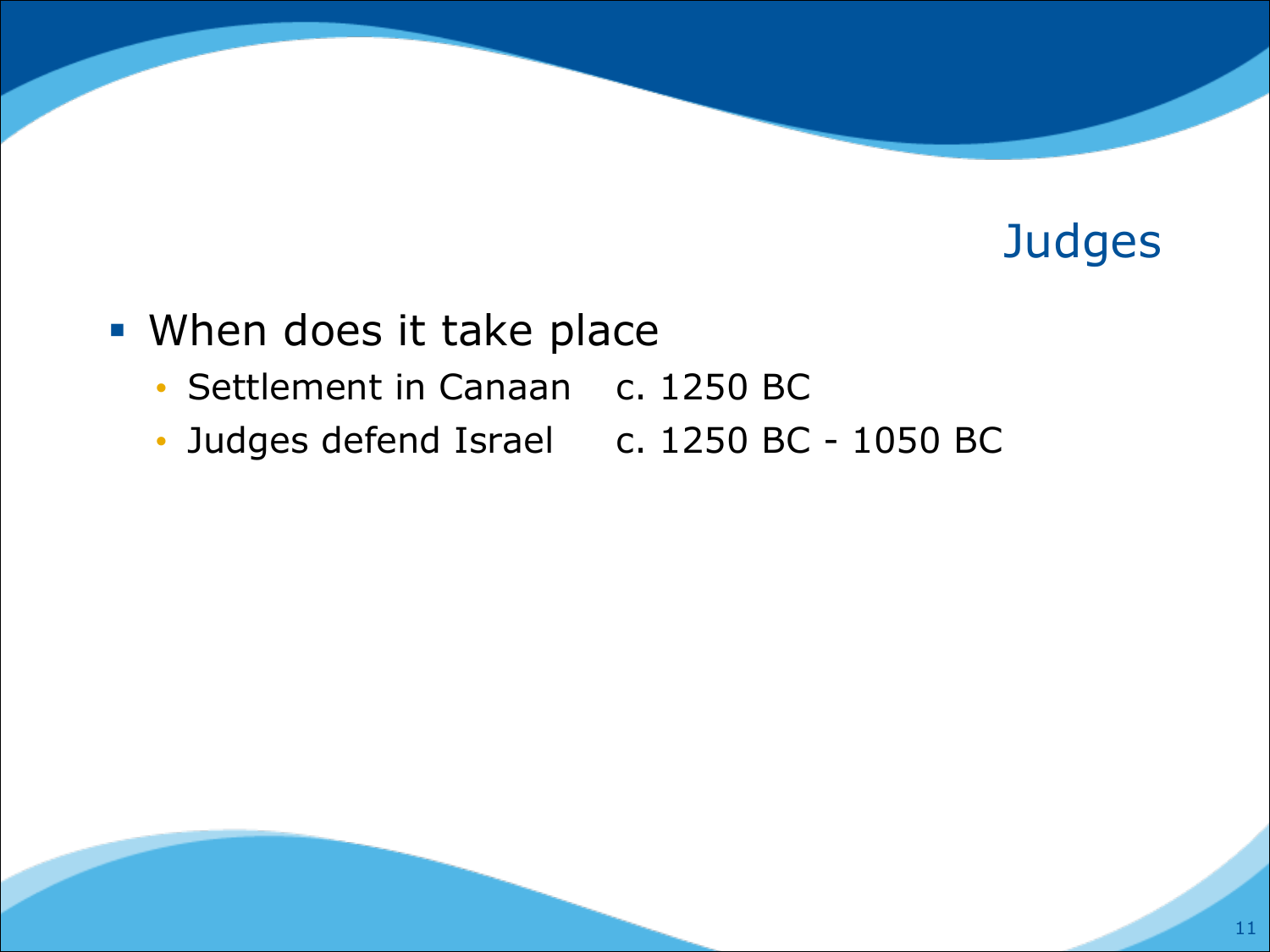- Interesting points
	- **Judges** are not judges in the ordinary sense of the word – they are temporary rulers over Israel, chosen by God to defend the people from the enemies
	- **A Fable**  can be found in 9:7-15, presenting the danger of royal power. The trees look for a king, all candidates are happy where they are. In desperation the trees turn to a bramble (with nothing to offer and a lot to gain)
	- **Women of Substance**  Deborah of course but also Jael strikes the enemy and the daughter of Jephthah who dies for the sake of the people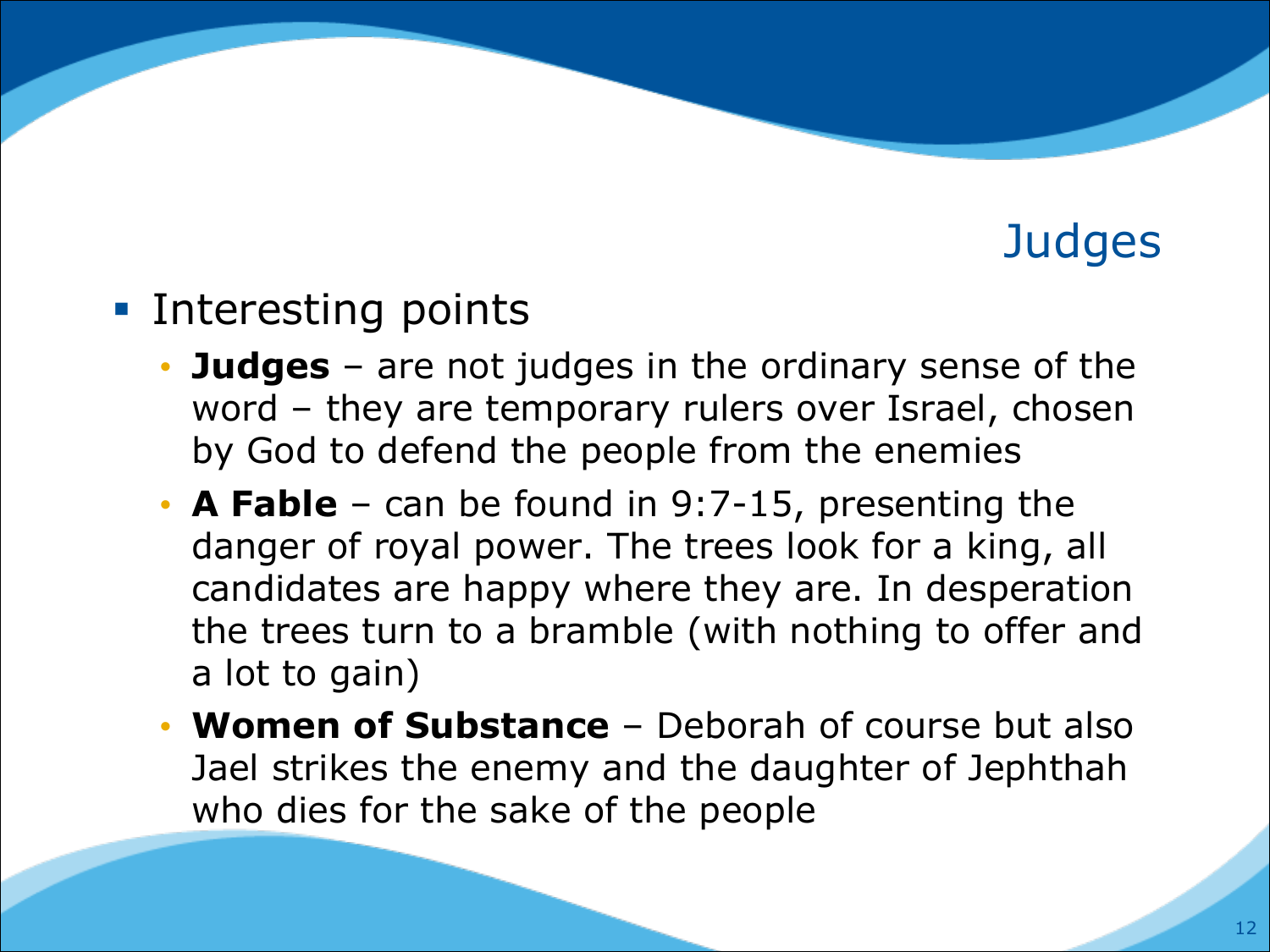- Interesting points
	- **A Refrain**  Again and again we hear, "In those days there was no King in Israel; all the people did what was right in their own eyes." The people do have a King, Yahweh, the God of Israel but they chose to ignore God and go their own way
	- **Song of Deborah** one of the ancient parts of the Bible dating back to perhaps 1200 years BC. The entire book describes real social change and struggles between Israel and Canaan. It is most likely the product of writers after David's time; later revised by editors following the exile to stress lessons of the exile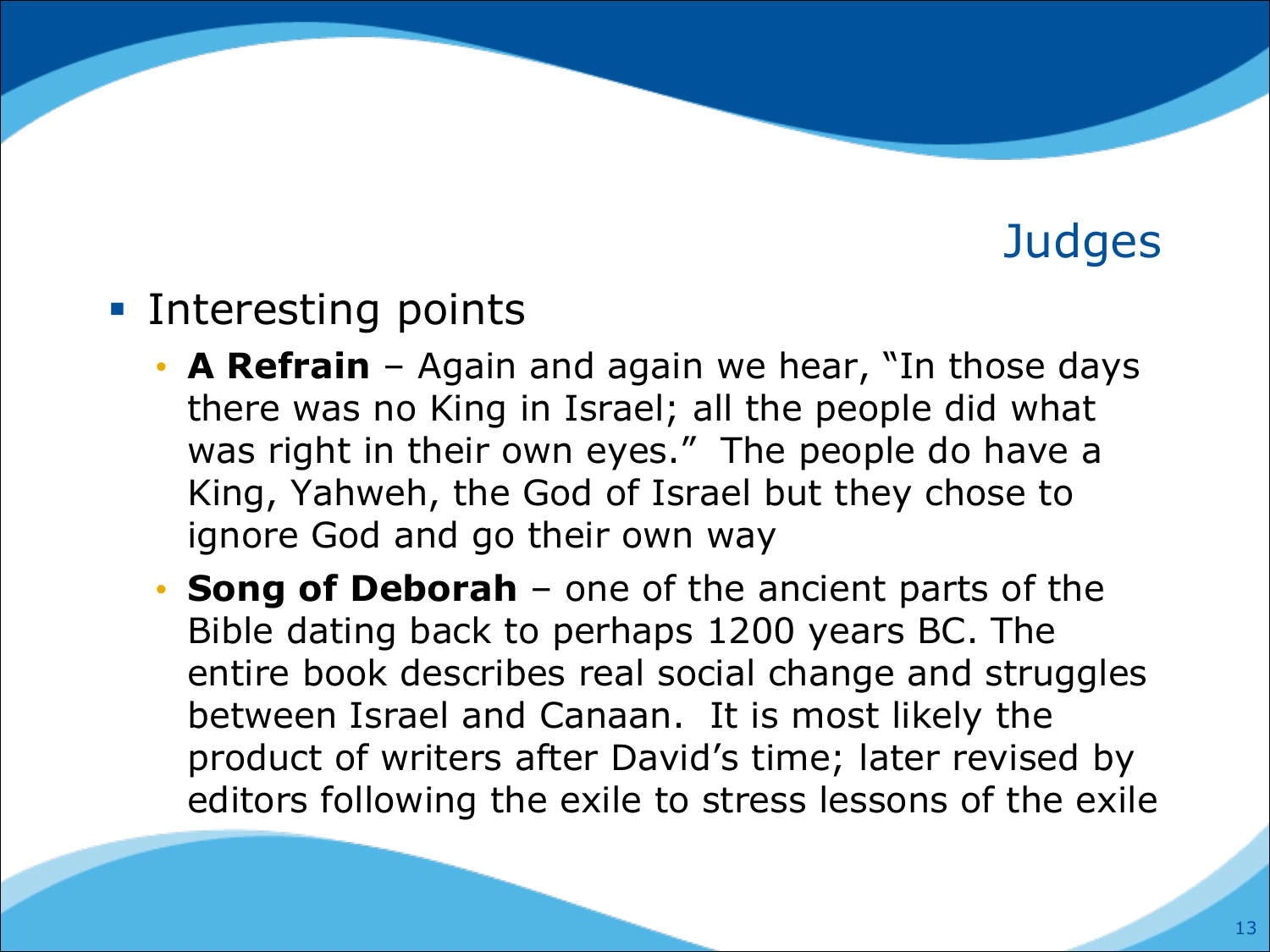# Lessons from Judges

- § Anyone, no matter how good, bad, complete or incomplete can be a heroine or hero for God
- **True courage is measured by loyalty to the** values of heaven, not earth, country or humans
- **Personal ambition can interfere with service to** God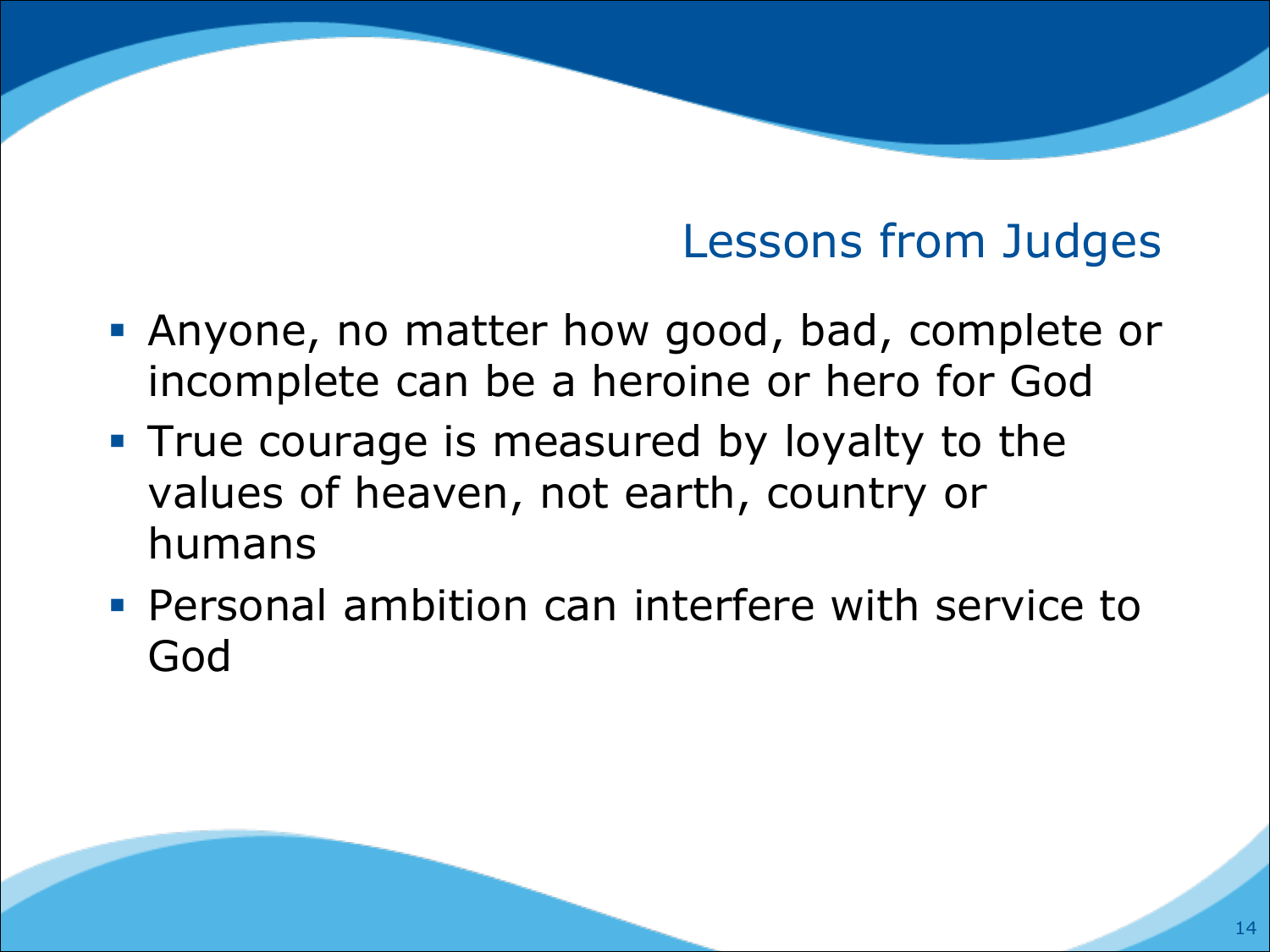#### **• Points for consideration**

- Why did the people of Israel choose to serve other divinities instead of God
- What kind of person is Deborah? What actress would be good as Deborah?
- What changes take place in Gideon as time goes by?
- What kind of person was Jephthah's daughter?
- How successful was Samson as a judge?
- What do you think about the tribal conflicts?
- We hear there was no King; what is the author saying?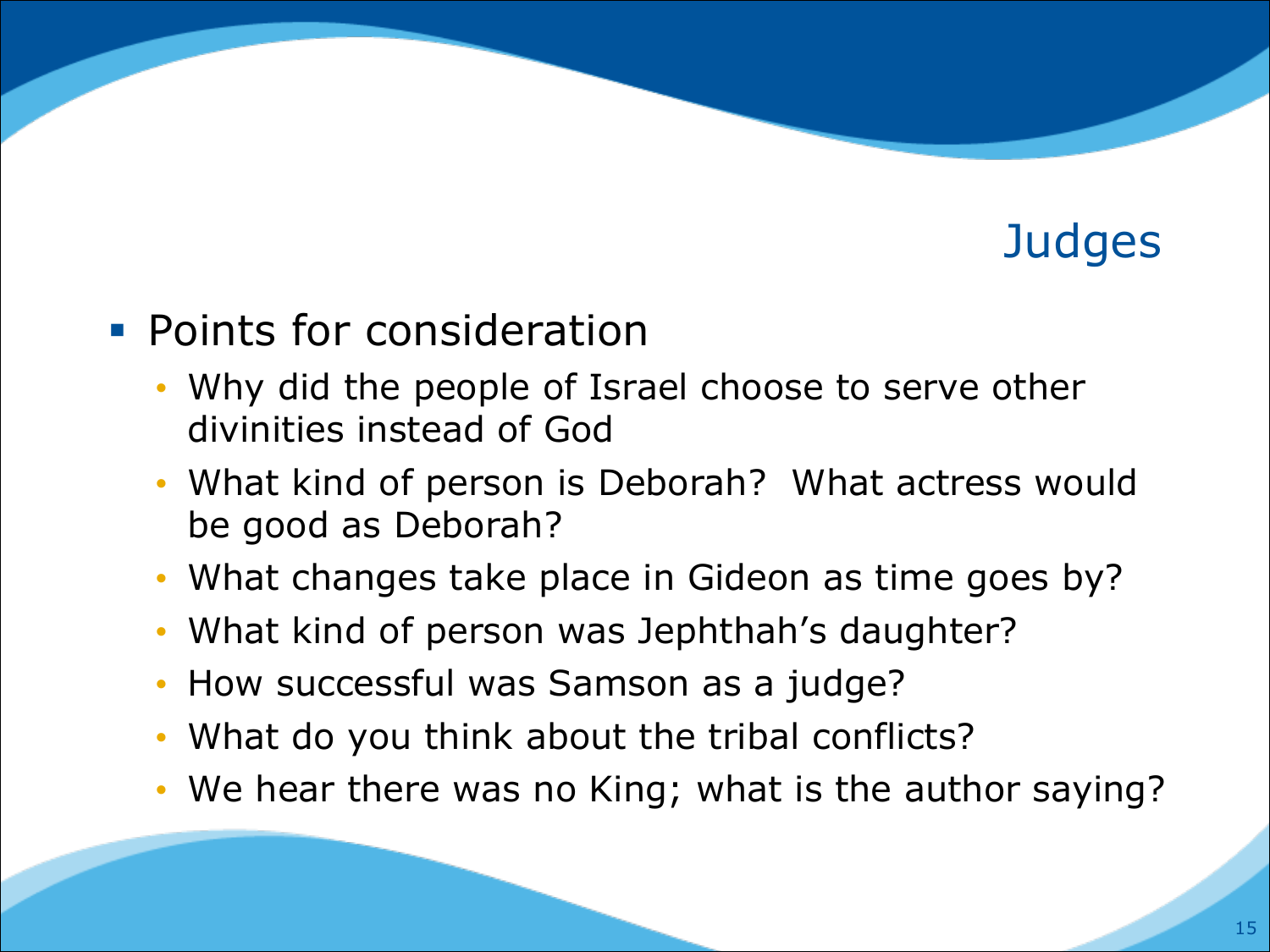# For Next Week (Thursday)

- § Read the Book of Ruth
	- There are 4 Chapters (no excuses!)
	- What is your initial impression of Ruth?
	- What do you think of her at the end of the book?
	- How is God involved in the book?
	- What are the signs of emptiness in the first chapter and what are the signs of plenty in the final one?
	- What are the parallels (if any) between Ruth's story and life today?